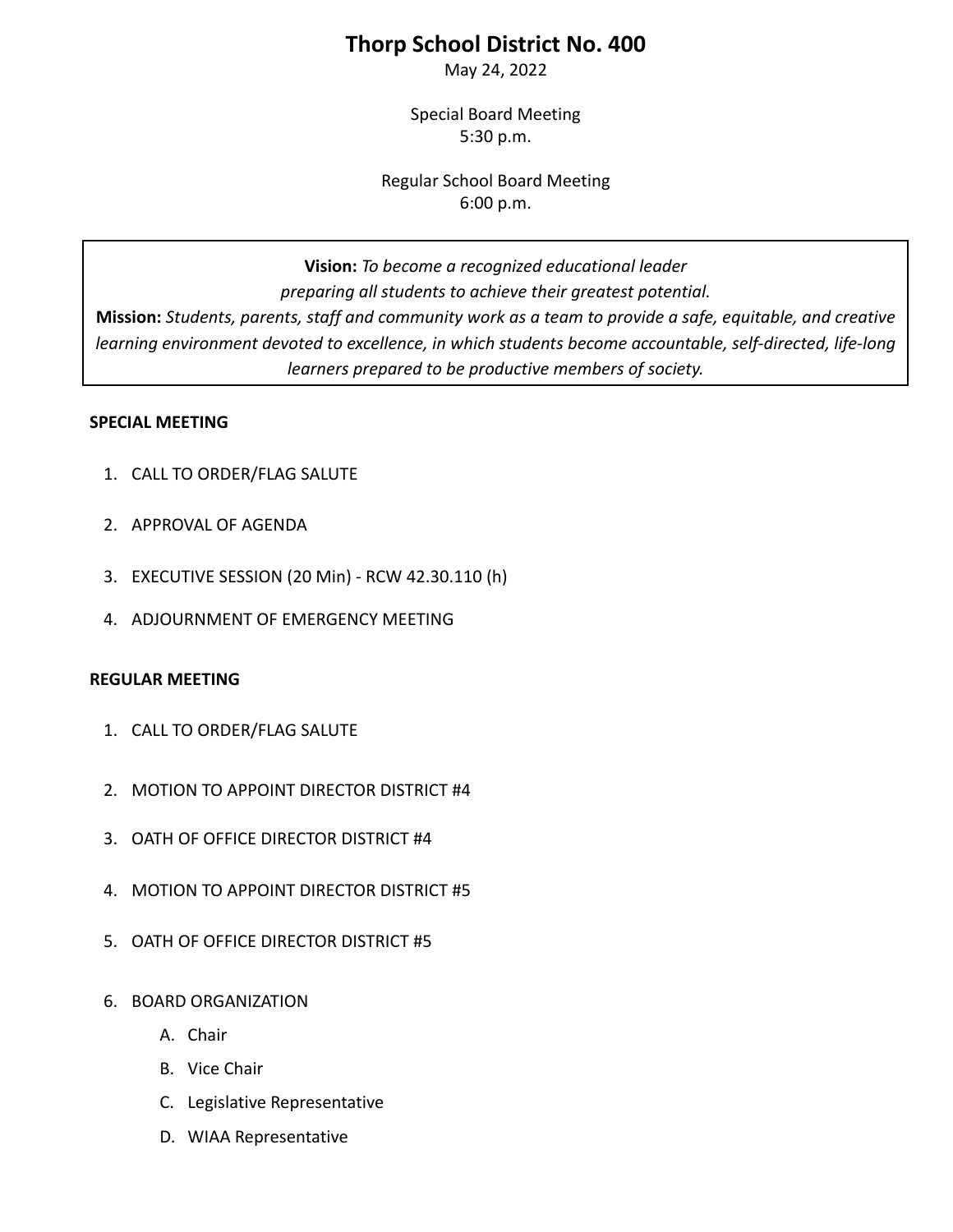#### 7. APPROVAL OF MINUTES:

- A. April 24, 2022 Regular Meeting
- B. May 18, 2022 Special Meeting Interviews

#### 8. APPROVAL OF AGENDA

#### 9. CONSENT AGENDA

- A. Consideration to approve the resignation of Elizabeth Parker, 3-5 Multiage Teacher, effective June 30, 2022.
- B. Consideration to approve the Employment Contract for Alexander Ahlgren, Teacher, 1.0 FTE, effective July 1, 2022.
- C. Consideration to approve the Employment Contract for Marylin Brown, Teacher, 1.0 FTE, effective July 1, 2022.
- D. Consideration to approve the Employment Contract for Lisa Clerf, Teacher, 1.0 FTE, effective July 1, 2022.
- E. Consideration to approve the Employment Contract for Lynn French, Teacher, 1.0 FTE, effective July 1, 2022.
- F. Consideration to approve the Employment Contract for Todd Gibson, Teacher, 1.0 FTE, effective July 1, 2022.
- G. Consideration to approve the Employment Contract for Andrea Green, Teacher, 1.0 FTE, effective July 1, 2022.
- H. Consideration to approve the Employment Contract for Becky Hill, Teacher, 1.0 FTE, effective July 1, 2022.
- I. Consideration to approve the Employment Contract for Laura Jones, Student Services Coordinator, 1.0 FTE, effective July 1, 2022.
- J. Consideration to approve the Employment Contract for Phillip Kern, Teacher, 1.0 FTE, effective July 1, 2022.
- K. Consideration to approve the Employment Contract for Hilary Lampard, Teacher, 0.6 FTE, effective July 1, 2022.
- L. Consideration to approve the Employment Contract for Drew Liedtke, Teacher, 1.0 FTE, effective July 1, 2022.
- M. Consideration to approve the Employment Contract for Sarah Porter, Teacher, .43 FTE, effective July 1, 2022.
- N. Consideration to approve the Employment Contract for Kathleen Scribner, Teacher, 0.9 FTE, effective July 1, 2022.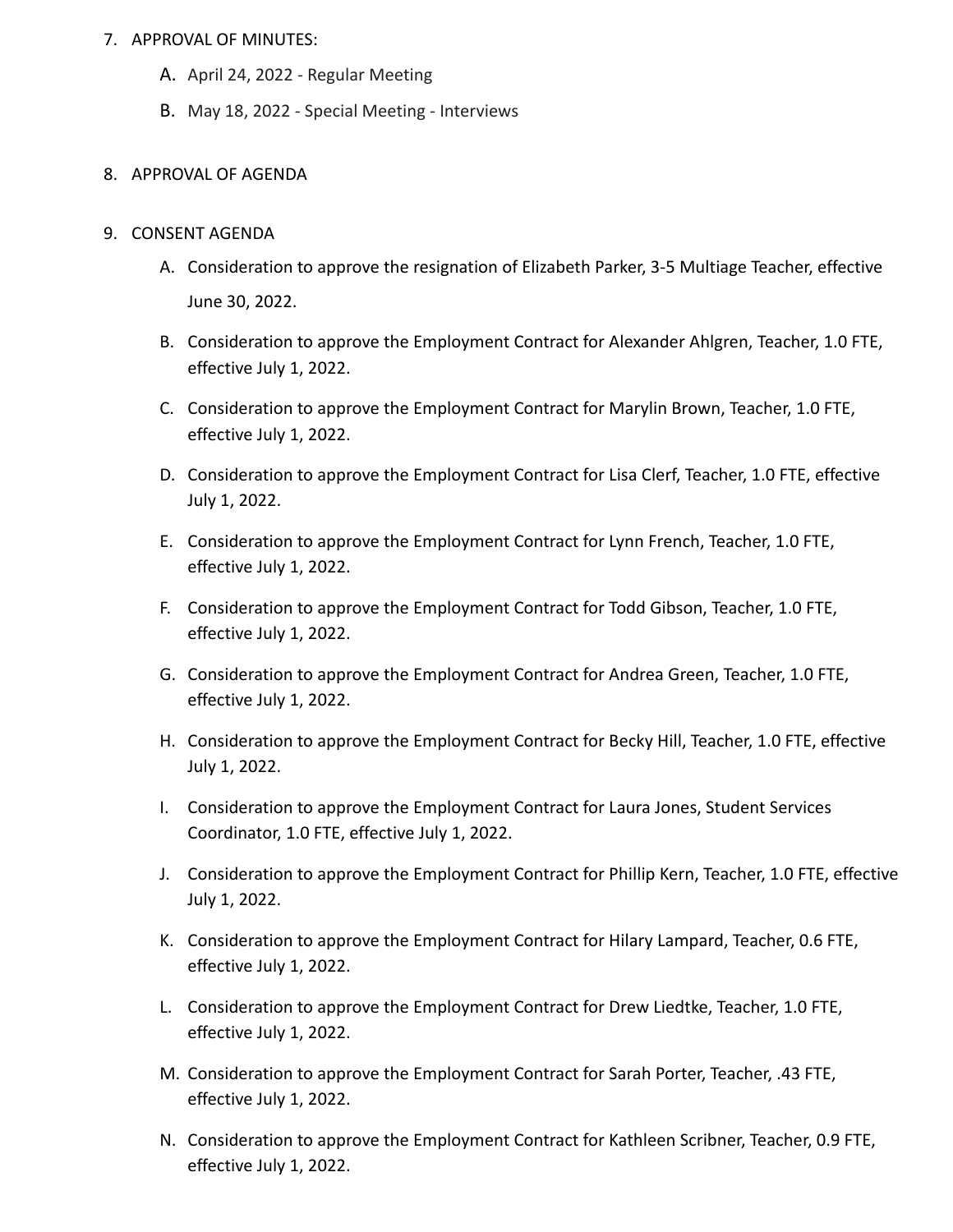- O. Consideration to approve the Employment Contract for Brandon Searles, Teacher, 1.0 FTE, effective July 1, 2022.
- P. Consideration to approve the Employment Contract for Cheanna Siekawitch, Teacher, 1.0 FTE, effective July 1, 2022.
- Q. Consideration to approve the Employment Contract for Carlee Stueckle, Teacher, 1.0 FTE, effective July 1, 2022.
- R. Consideration to approve the Employment Contract for Jesse Stueckle, Teacher, 0.6 FTE, effective July 1, 2022.
- S. Consideration to approve the Employment Contract for Erin Tasker, Teacher, 1.0 FTE, effective July 1, 2022.
- T. Consideration to approve the Employment Contract for Briann Willette, Teacher, 1.0 FTE, effective July 1, 2022.

| <b>MAY 2022</b>                    |                    |             |                                         |              |
|------------------------------------|--------------------|-------------|-----------------------------------------|--------------|
| Fund                               | <b>Warrant Amt</b> | Warrant #   | <b>Electronic Transfer Total Amount</b> |              |
| <b>General Fund</b>                |                    |             |                                         |              |
| <b>Accounts Payable</b>            | \$66,765.19        | 43092-43141 |                                         |              |
| <b>Payroll Accounts Payable</b>    | \$60,859.37        | 43082-43091 |                                         |              |
| <b>ACH File</b>                    |                    |             | \$277,539.34                            | \$405,163.90 |
| <b>ASB</b>                         |                    |             |                                         |              |
| <b>Accounts Payable</b>            | \$6,092.85         | 2738-2744   |                                         | \$6,092.85   |
| <b>Capital Projects</b>            |                    |             |                                         |              |
| <b>Accounts Payable</b>            | \$74,501.47        | 321-335     |                                         | \$74,501.47  |
| <b>Private Purpose Fund</b>        |                    |             |                                         |              |
| <b>Accounts Payable</b>            | \$0.00             | ٠           |                                         | \$0.00       |
| <b>Transportation Vehicle Fund</b> |                    |             |                                         |              |
| <b>Accounts Payable</b>            | \$0.00             |             |                                         | \$0.00       |

U. Consideration to approve the Warrant table.

### 10. PUBLIC COMMENTS\*

### 11. REPORTS TO THE BOARD

- A. Superintendent's Report (Information)
- B. Business/HR Director Report (Information)
	- i. Investment & Fund Balance
	- ii. Budget Status
	- iii. Top 10 Vendors
- C. Student Representative Report (Information)
- D. Student Services Coordinator Report (Information)
- E. Instructional Leader FieldSTEM Report (Information)